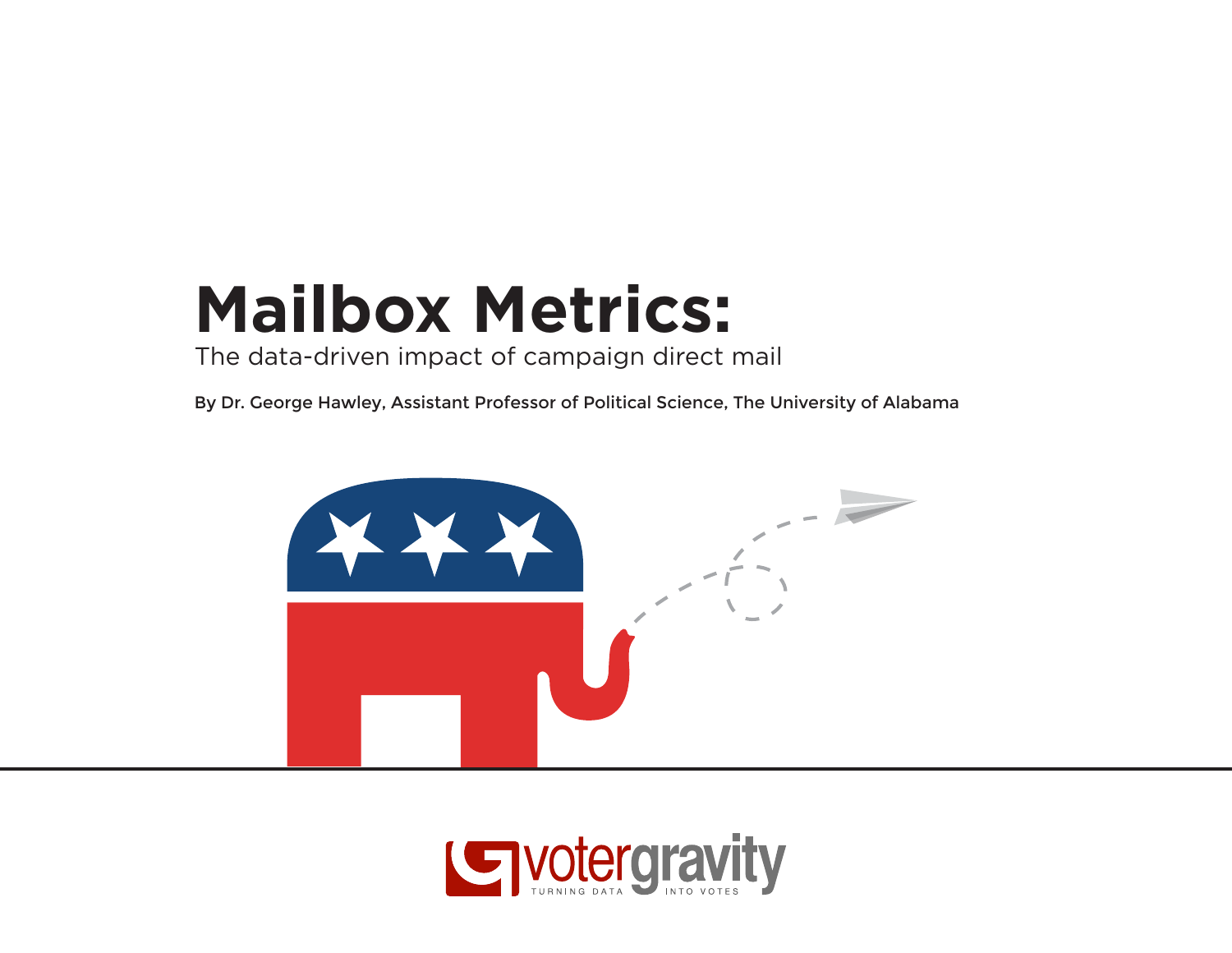#### **Direct Mail**

Perhaps no method of campaigning was more crucial to the creation of the conservative movement in America than direct mail. Even in today's environment, when virtually all American voters have access to e-mail or telephones, campaign appeals in the mail remain a crucial element of successful campaigns.

Direct mail is not cheap. Furthermore, with so much junk mail arriving in the average American's mailbox every day, you can expect a large percentage of your mailings will be immediately deposited in the trash. Because of the costs associate with large mailings, it is easy to see the appeal of relying primarily on online or telephone appeals. When conducted correctly, however, a direct mail campaign can make the difference between victory and defeat.1

Political scientists have long studied the efficacy of direct mail, as have campaign professionals. While there is widespread agreement that direct mail is important to campaigns, it is more important for fundraising than for voter turnout. In fact, there are few studies indicating that direct mail is an effective method for getting voters to the polls – though some evidence suggests it can be an effective method of voter persuasion.

**Perhaps no method of campaigning was more crucial to the creation of the conservative movement in America than direct mail.**

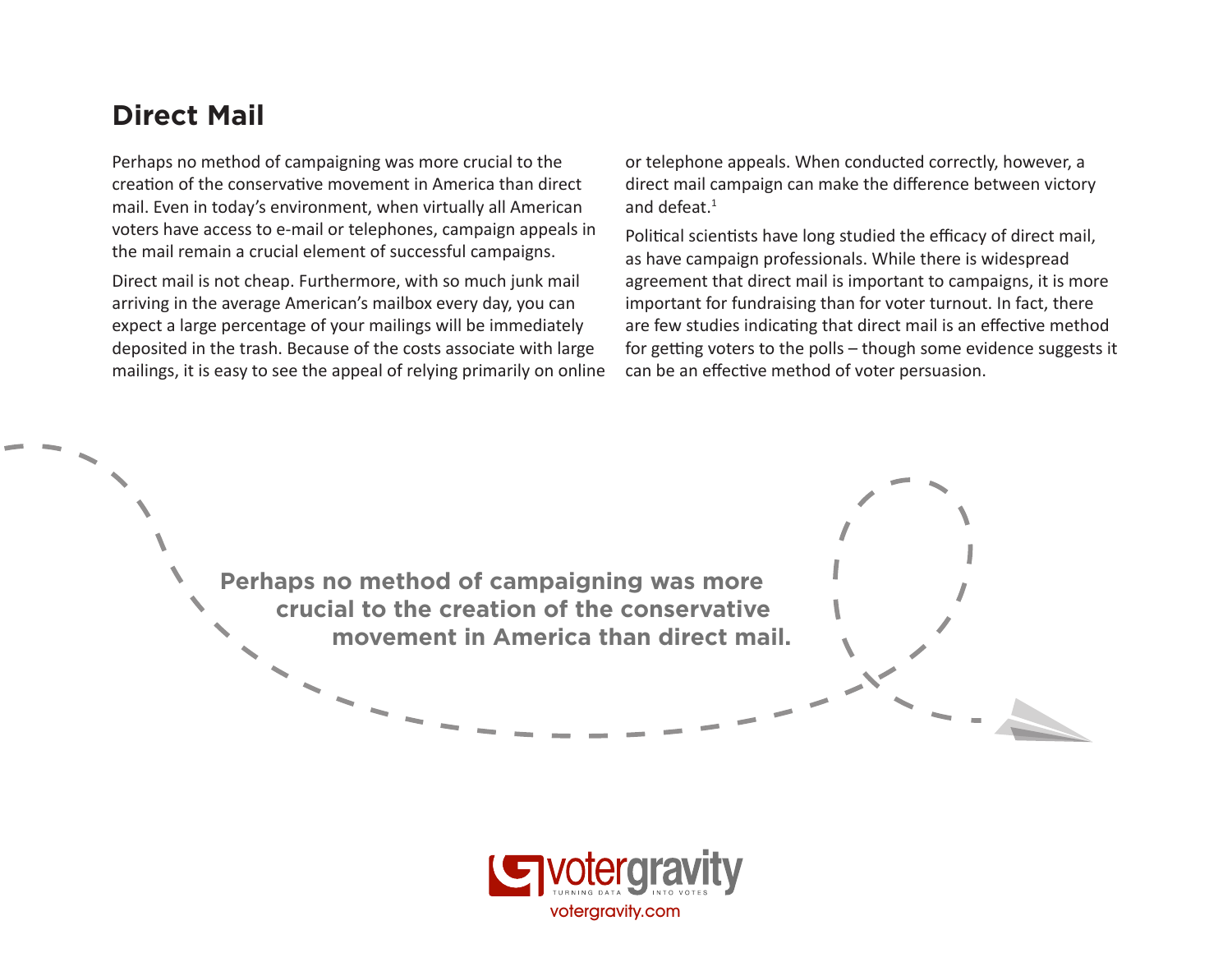#### **Direct mail and the conservative movement**

When a conservative Republican utilizes direct mail for fundraising and voter mobilization, that candidate is following in the footsteps of some of the most celebrated figures in the movement's history. In the aftermath of Barry Goldwater's crushing defeat by Lyndon Johnson in 1964, conservatism in America appeared to be down for the count. One prescient conservative saw a silver lining to Goldwater's disastrous campaign: it showed which Americans were committed to Goldwater's conservative values, and could be relied upon in the future to build the movement. In the run-up to the 1964 election, thousands of individual donors gave money to the Goldwater campaign. When the campaign ended, Richard Viguerie correctly intimated that these people would be willing to give again, if they were asked. At the end of 1964, Viguerie went to the office of the Clerk of the House of Representatives. He then copied by hand 12,500 names and addresses of people who gave Goldwater \$50 or more.<sup>2</sup>

From this relatively small list, Viguerie began the work of asking for additional donations for various conservative causes. Viguerie played a role in building prominent conservative organizations like the National Rifle Association, The Conservative Caucus, the National Right to Work Legal Defense Foundation, *Human*  Events, and several dozen others.<sup>3</sup> Republicans and conservative organizations continued to have an advantage over Democrats and liberal organizations in direct mail fundraising for decades to come, and it remains a crucial source of funds for the conservative movement.

**It is important to understand that direct mail, while important, can be frustrating and have a low-response rate. Thus, it is important to be realistic about what direct mail can accomplish, and know what the research tells us about maximizing the effectiveness of direct mail.**

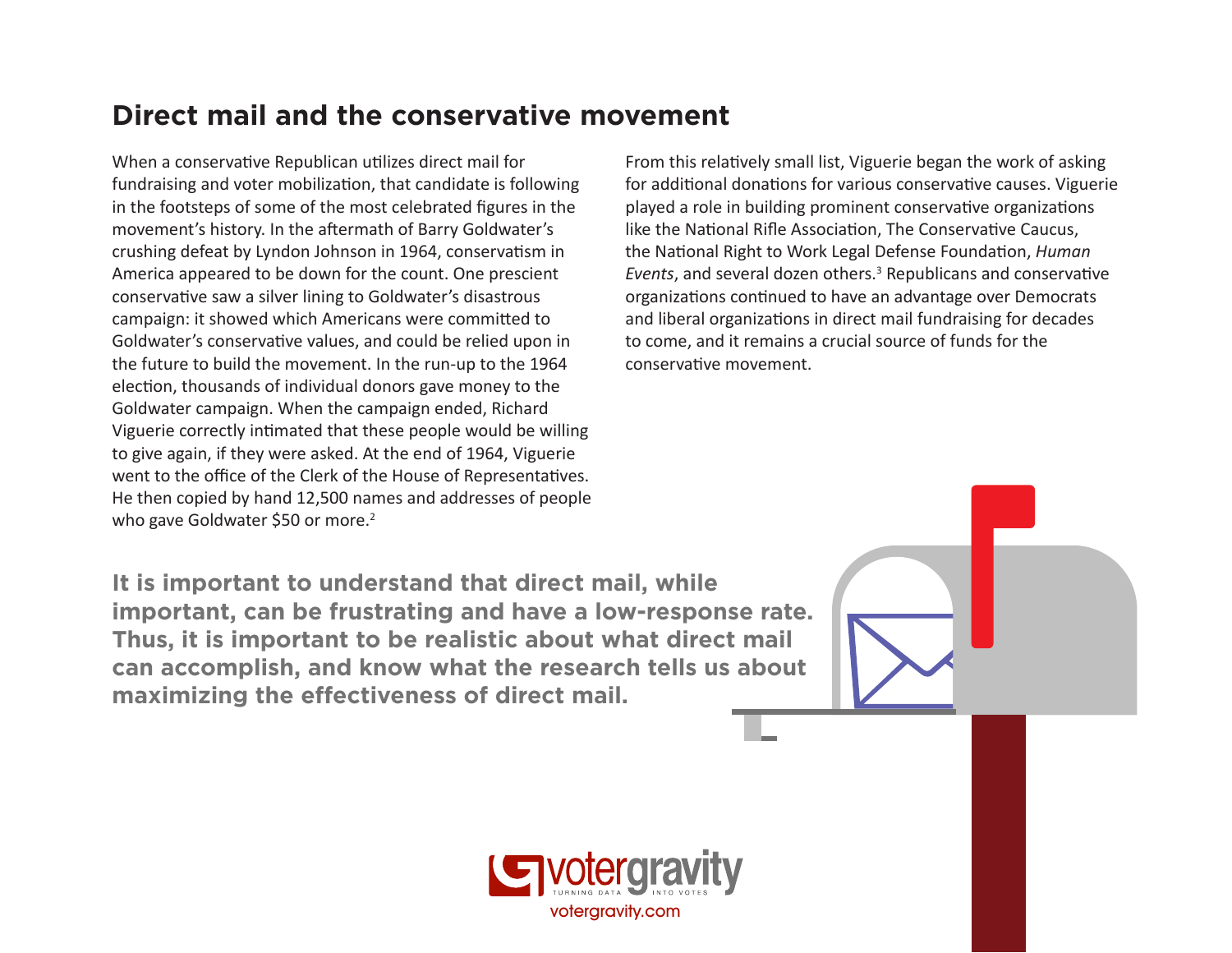#### **There is only weak evidence that direct mail boosts voter turnout**

In their book, *Get out the Vote: How to Increase Voter Turnout*, Donald Green and Alan Gerber provided a survey of the major research conducted in recent decades on the degree to which direct mail can increase voter turnout.<sup>4</sup> They found little compelling evidence that direct mail can bring massive numbers of voters to the polls. Some studies have demonstrated the efficacy of nonpartisan mail when it comes to voter turnout; Gerber and Green's analysis of all the major studies of nonpartisan mail suggested that this type of mail will lead to one additional vote for every 200 recipients who receive the nonpartisan mail.<sup>5</sup> However, mail that is explicitly partisan or issuerelated does not appear to boost voter turnout.



# 

**However mail that is explicitly partisian or issue-related does not boost voter turnout**

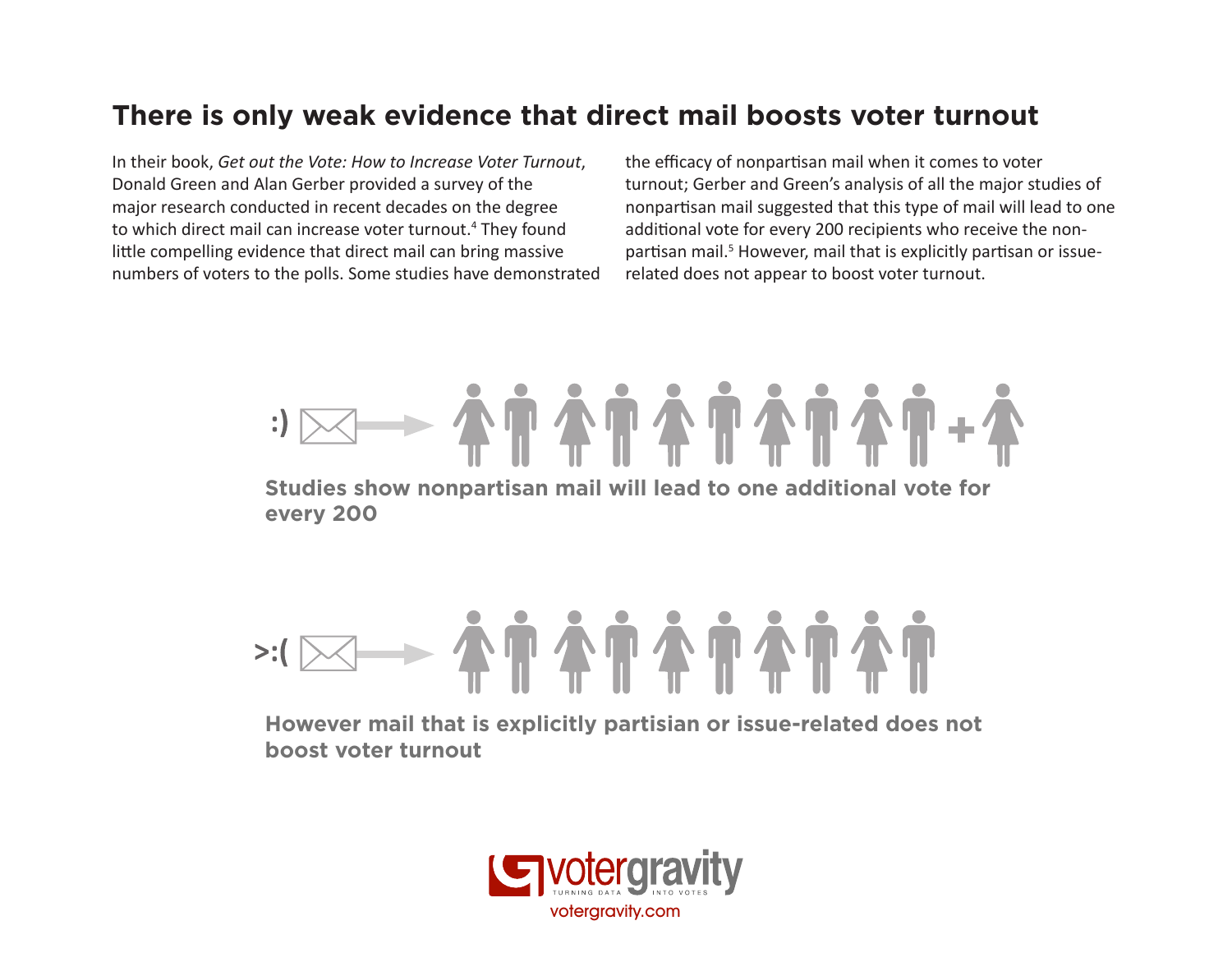#### **Direct mail that uses social pressure may increase voter turnout**

In a large study designed to determine whether or not voters respond to social pressure to vote, conducted in Michigan in 2006 during the party primary elections, Gerber, Green, and Larimer found that direct mail informing recipients of the fact that individual voter turnout was a matter of public record, and further told them that their behavior would be studied after the election, led to a greater boost in voter turnout than direct mail that did not use this language. An even greater boost was observed when the direct mail specifically noted whether the recipient had voted in the previous election. The greatest boost in voter turnout was found when the direct mail listed the members of the recipient household that voted, as well as the voting records of the recipients' neighbors.<sup>6</sup> Other scholars have found similar results, and further noted that the use of social pressure to encourage voting does not have to be heavy handed in order to be effective.<sup>7</sup>



**The greatest boost in voter turnout was found when direct mail listed the members of the household that voted, as well as the voting records of the recipients neighbors.**



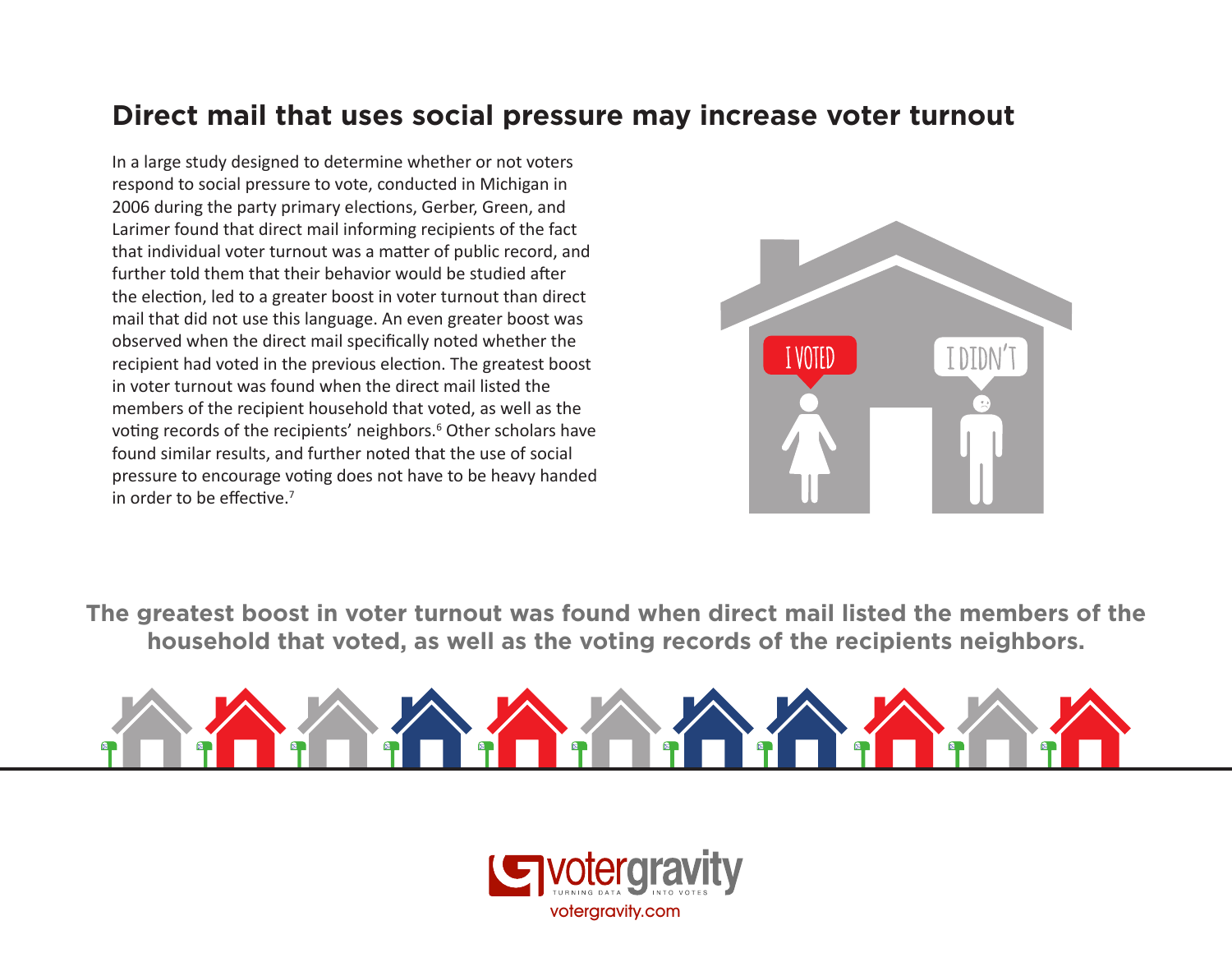#### **Partisan direct mail that is decidedly negative has (at best) no effect on turnout, and many actually drive it down**

A series of field experiments conducted during state and municipal elections in 1999 attempted to further discern the effectiveness of direct mail campaigns on voter turnout.<sup>8</sup> As was the case with other studies, it found little evidence that direct mail was an effective way to boost turnout. In fact, it found modest evidence that direct mail that was negative in its tone actually *decreased* turnout – though this result was not statistically significant, so we cannot claim to know this with certainty. This does not mean that campaigns should never send out negative mail (it may serve some other important purpose), but campaigns should be aware that this is probably not an effective way to increase turnout.



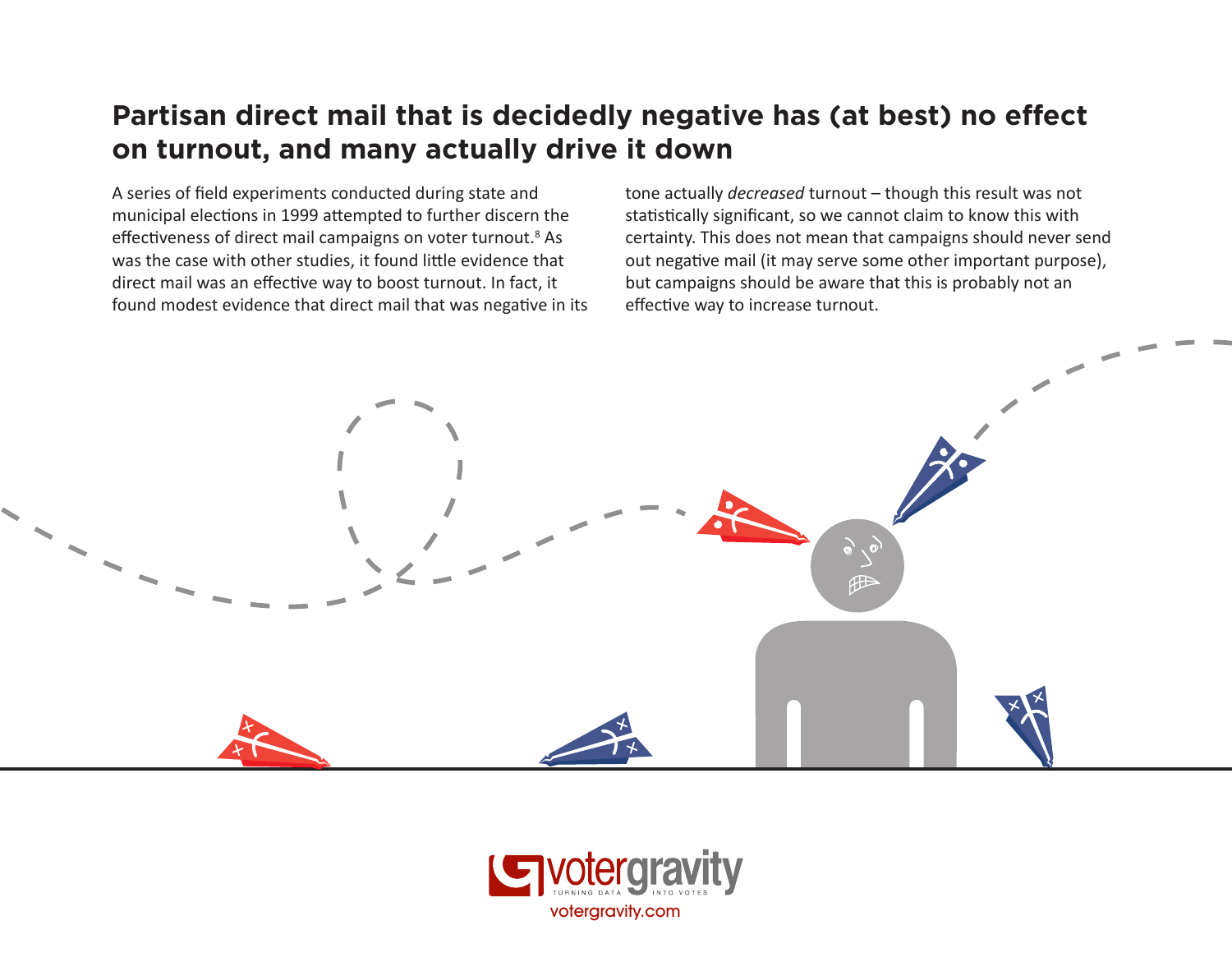#### **Direct mail may weaken the effectiveness of your opponent's attacks**

Pfau et al. found that a well-timed and orchestrated direct mail campaign can decrease the persuasiveness of an attack campaign on a candidate.<sup>9</sup> Specifically, they found that direct mail can "inoculate" a potential voter against potentiallydamaging attacks. If a candidate knows that his or her opponent is going to raise specific issues and make specific attacks, it may be in the candidate's best interest to address

these issues first via direct mail, and present the information in the most favorable light possible. Inoculation techniques furthermore seem to be effective whether they are targeted at people who already agree with a position or argument, those who are neutral, or those who oppose a position or argument.<sup>10</sup>



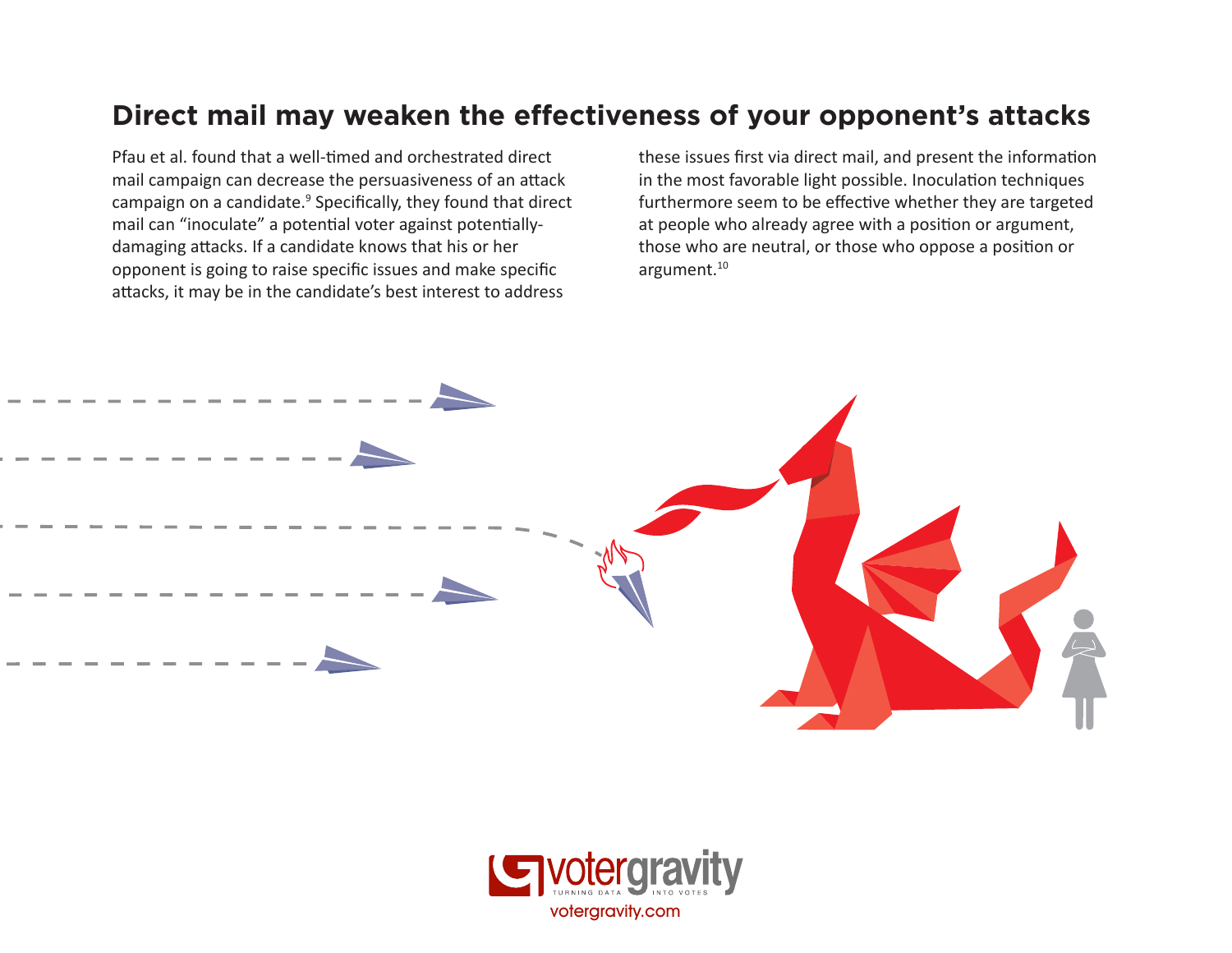#### **Organizations share (or sell) their donor lists more frequently than you think**

The effectiveness of a direct mail campaign will be largely determined by the quality of a campaign's address list. Carpet bombing an entire community with advertising in the mail is expensive, and may even be counterproductive; sending GOTV appeals to voters who will support your opponent is a less-thanworthless expense. It is important to know where campaigns can find useful and up-to-date voter lists. Koger, Masket, and Noel conducted an innovative study in 2004 to examine the degree to which parties, partisan media, and non-profit groups combine their efforts when it comes to fundraising.<sup>11</sup> Specifically, they wanted to know the degree to which these different groups shared their donor mailing lists. To consider this question, they made

up fifty unique names, provided an address for those names, and from those names they made donations to different political organizations (parties, ideological media, and other political organizations). They then waited to see whether direct mail solicitations from different organizations came to each specific name and address. This was a clever methodology, as the use of different names allowed the researchers to know exactly who was sharing each name, and with whom they were sharing it.

This study demonstrated that both liberal and conservative organizations, media, and parties share donor information with ideologically like-minded groups and campaigns.

**If you donate money to a political organization, it is a good bet that your name will end up on someone else's list of potential donors. Similarly, if you are looking for a list of potential donors in your area, you can likely find an organization willing to share or sell you that information.**



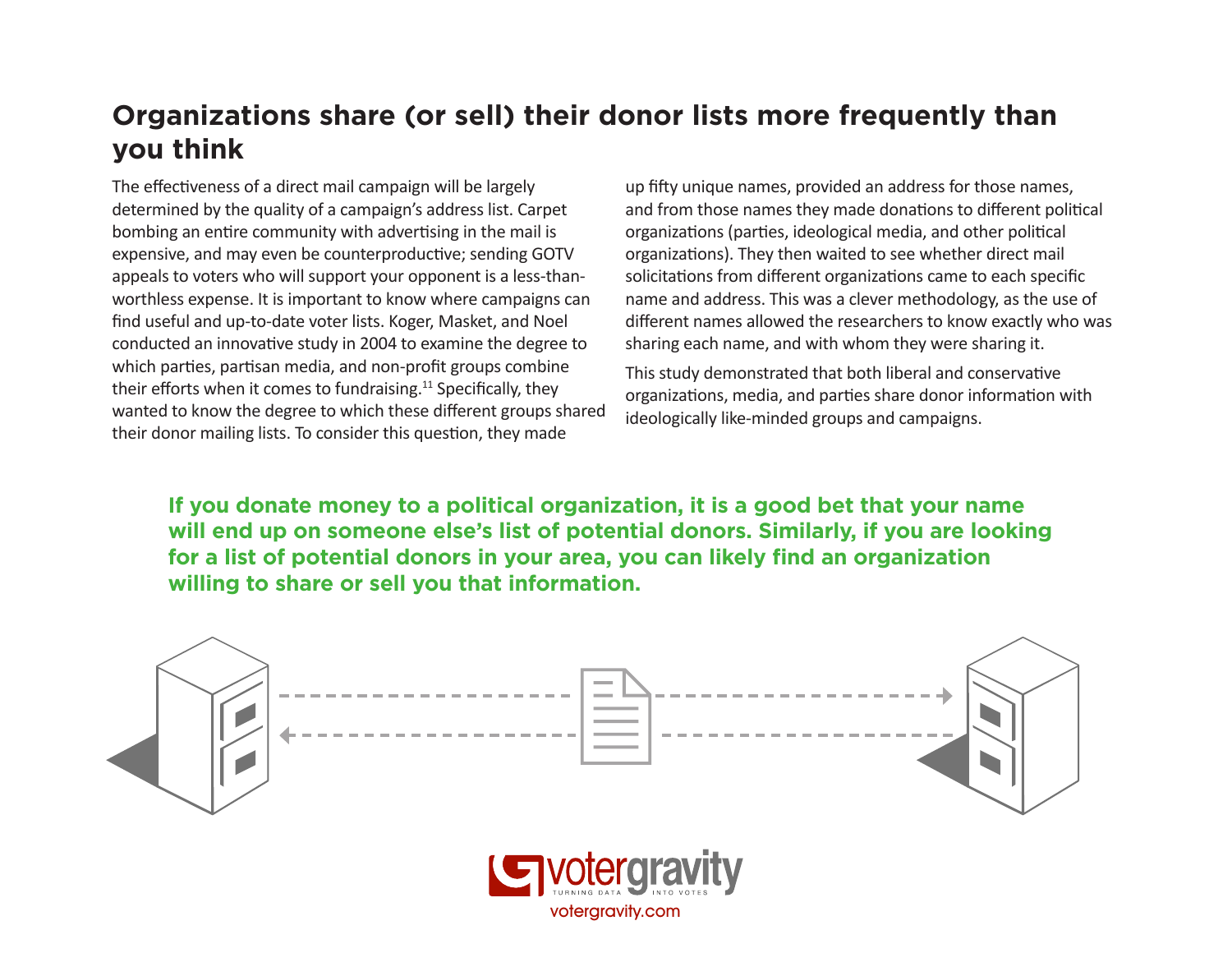#### **Direct mail may shape vote choice**

While direct mail may not be a particularly effective method for bringing your voters to the polls, it may be an effective means of persuading undecided voters to vote for a particular candidate.12 A study that examined the 2006 attorney general election in Kansas found that direct mail had a direct impact on vote choice. That is, people changed their vote based on the direct mail they received. The effect was sizable. This

study indicated that a ten percentage point increase in the amount of direct mail sent to a precinct increased the vote share of the candidate promoted by that direct mail by three percentage points.

Not all research is in agreement on this issue, however, and other studies have suggested that direct mail has a negligible influence on vote choice, and may have no effect at all.<sup>13</sup>



**point increase in the amount of direct mail sent . . . increased the vote share of the candidate by three percentage points**

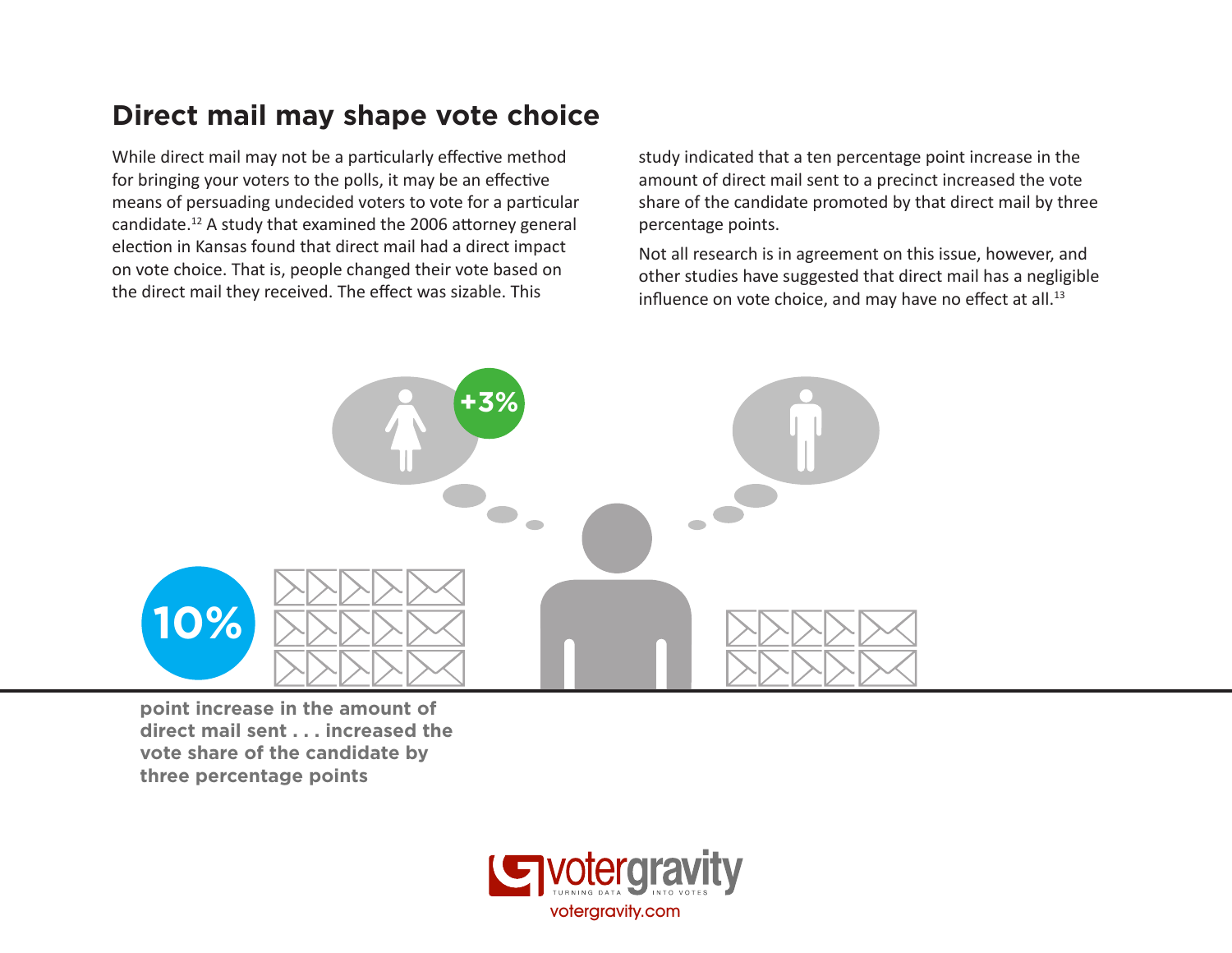#### **Who gets targeted?**

Huge majorities of voters will receive some form of political solicitation in the mail, either seeking to persuade them to vote for a candidate, to turn out on Election Day, to make a monetary donation, or some combination of the three. According to the 2012 American National Election Survey, more than 85 percent of all respondents reported receiving some form of political contact in the mail. However, the costs associated with repeatedly contacting a potential voter are high, and thus campaigns must be careful to target the correct potential voters and donors.

In 2004, the Center for the Study of Elections and Democracy conducted the Campaign Communications Survey. This survey asked respondents to note all of the campaign communications they received during the final three weeks of the presidential election campaign, including political mail. Using this data, Hassell and Monson examined patterns in solicitations for campaign donations.<sup>14</sup> Many of their findings were unsurprising – for example, political campaigns are more likely to target individuals with more education and higher incomes. More importantly, this study showed that campaigns understand a fundamental rule of fundraising: a giver will give again. Previous contributors received, on average, seven times as many requests as non-contributors. Campaigns were also more likely to target voters with stronger partisan affiliations.

**Previous contributors received, on average, seven times as many requests as non-contributors.**

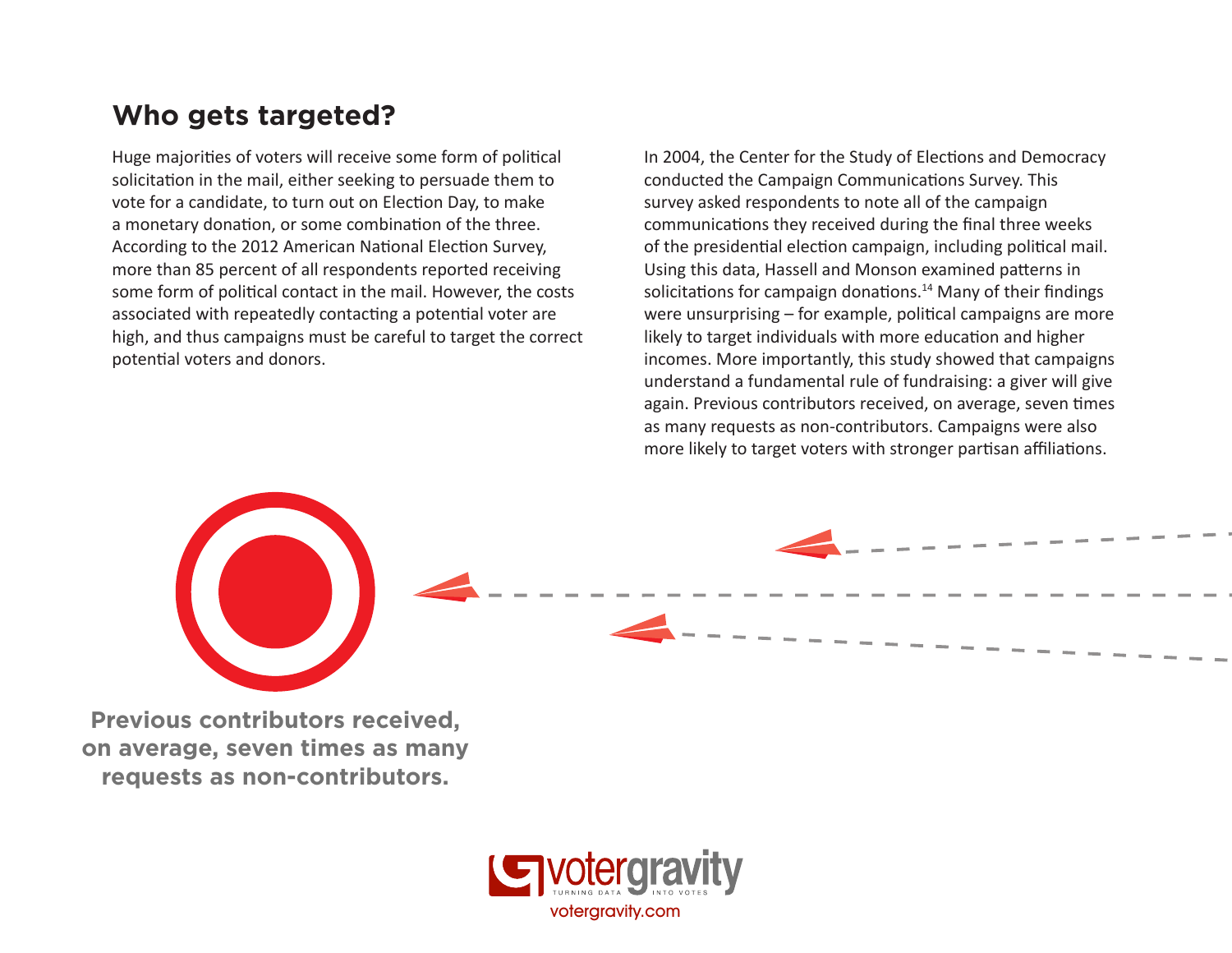#### **Some campaigns will rely on direct mail more than others**

Writing in *Winning Elections*, Rich Savage said campaigns and candidates with the following characteristics will need to rely particularly heavily on direct mail:





**market that you would have to sell your house and your children just to get a sufficient TV time buy to get your message across.**

**If so, then direct mail should be at the top of your list of campaign weaponry.15**

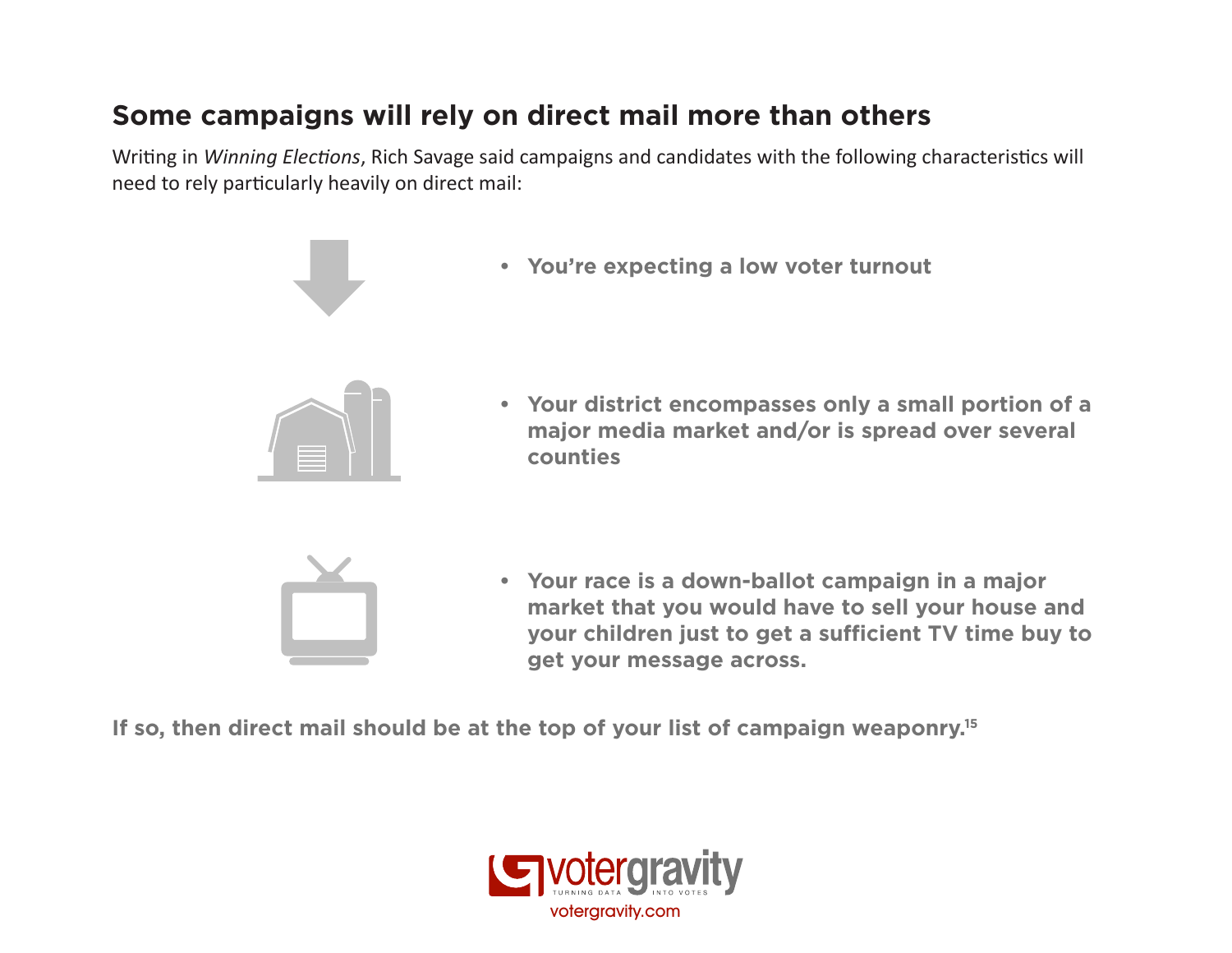#### **In some contexts, television may be cheaper than direct mail**

Virtually all forms of advertising cost money. Some are extraordinarily expensive. While we typically think of television advertising as being one of the most costly forms of campaigning, in some circumstances it may be more cost effective than direct mail. According to Hal Malchow, the cost for reaching each registered voter is typically much lower for television advertising than it is for direct mail.<sup>16</sup>

**In elections where you can anticipate a large number of undecided and persuadable voters, television may be your best bet for reaching a wide audience.** 



**On the other hand, if you expect that few voters are undecided, and you can effectively target those voters, then direct mail may be a better use of your resources.**



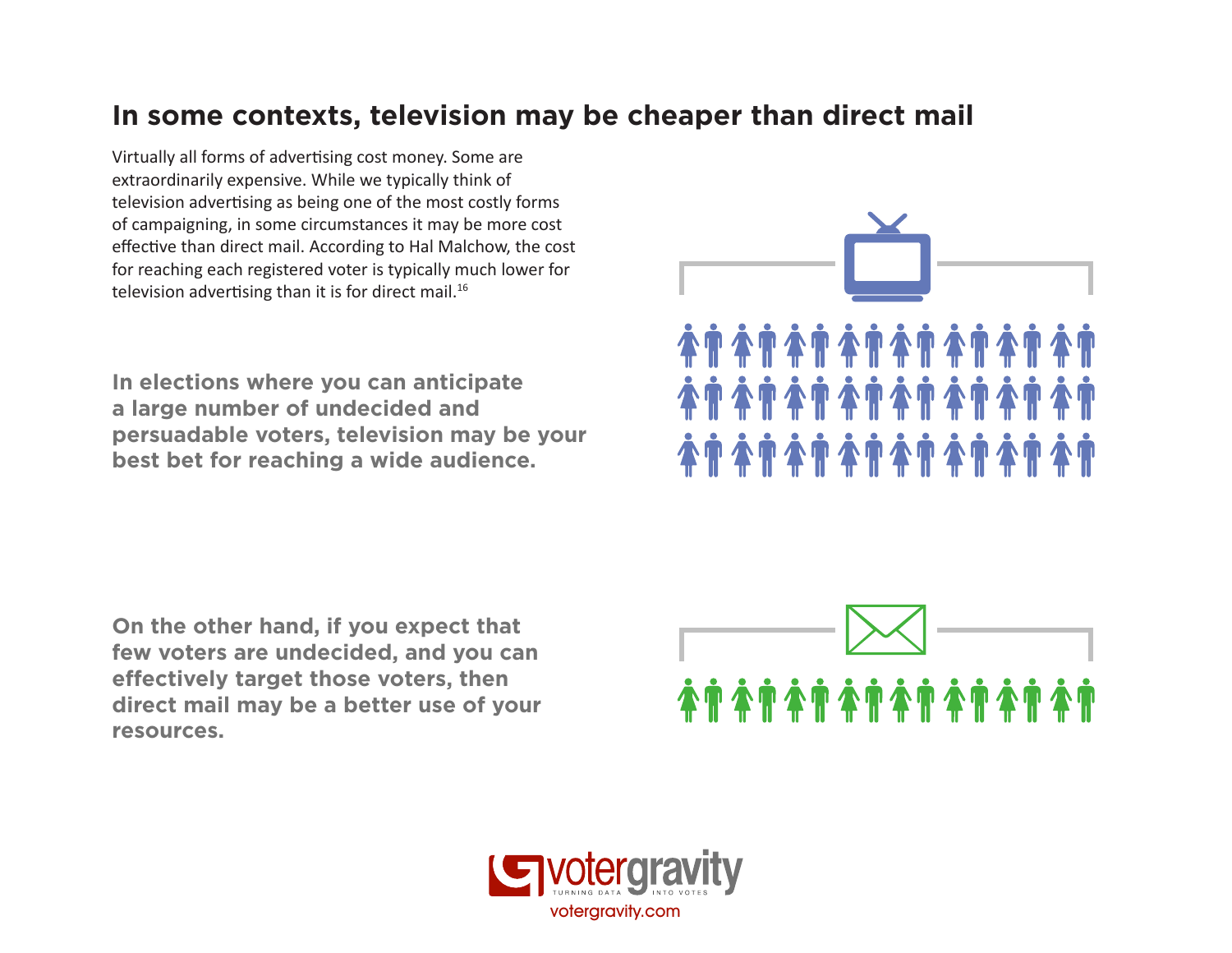#### **People find direct mail annoying, but it often works anyway**



votergravity.com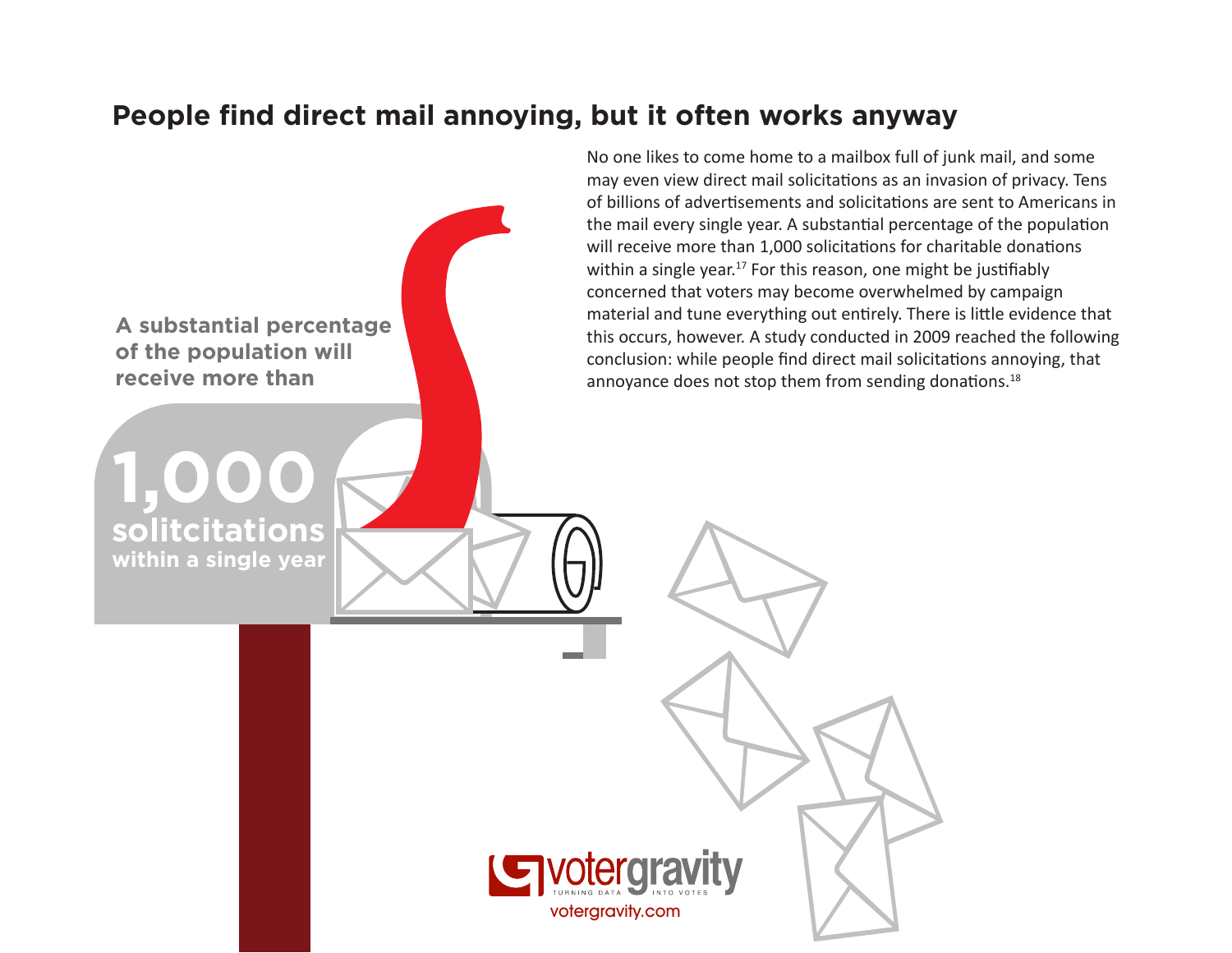#### **The four phases of a direct mail/telephone campaign**

According to Walter and Anne Clinton, a well-executed direct mail and/or telephone campaign follows four phases.19 The first phase, which they call the "sensitizing" phase, informs the voter about the candidate's existence. During this phase targeted voters should receive a substantive piece of mail from the campaign that deals with issues expected to resonate with that voter. The "identification" phase follows. In this phase, phone calls are used to identify potential voters and label them as favorable, unalterably opposed, or persuadable. All voters, except those identified as unalterably opposed, should then receive targeted, personalized mail addressing their specific concerns. This begins the "persuasion" phase. Finally, the list of voters generated from the previous phases should be aggressively targeted for "get-outthe-vote" efforts.



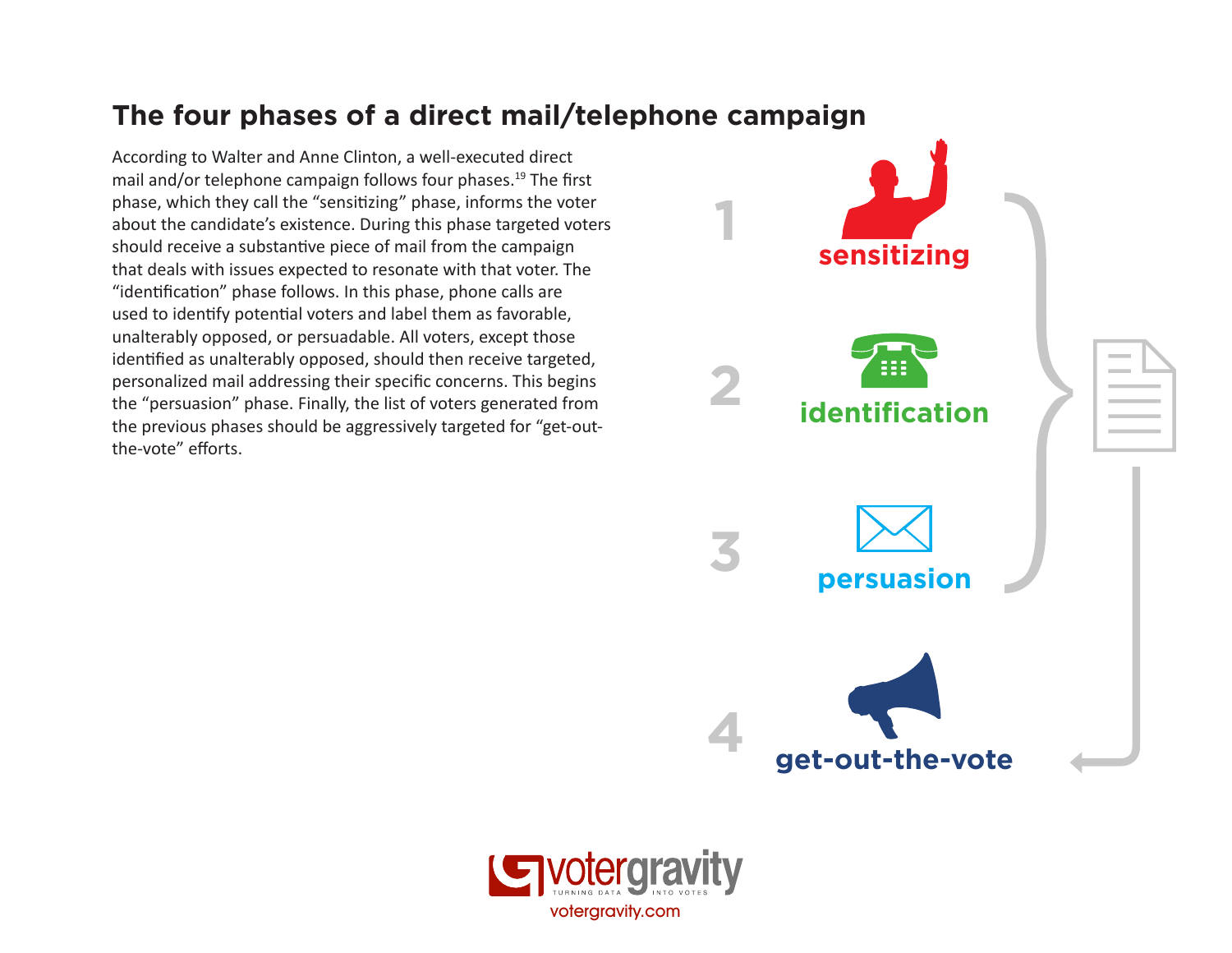Direct mail is an important element of campaigning, but it is expensive. In order to make direct mail worth the expense, it is important to be realistic about what it can do, and what can be better accomplished via other campaigning methods, such as door-to-door canvassing. Direct mail is probably not your best bet for ensuring high turnout among your voters, but it can be an effective way to raise money, and it may be an effective means of voter persuasion. However, to maximize effectiveness, direct mail campaigns should be carefully targeted.

#### **Conclusion About the Author**

George Hawley is an assistant professor of political science at The University of Alabama. He received his PhD from the University of Houston. His research interests include demography, electoral behavior, political parties, immigration policy, and the U.S. Congress, and his doctoral dissertation and first book, *Voting and Migration Patterns in the U.S.*, focused on migration and the geographic partisan sort in the United States -- that is, he examined the degree to which migration is leading to an increasing number of politically homogeneous geographic units throughout the United States. His forthcoming book, *White Voters in 21st Century America*, examines the voting behavior of non-Hispanic whites, and speculates on how the changing demographic profile of the United States will influence American politics in the decades ahead.

He earned BA degrees in journalism and political science at Central Washington University, and earned his MA in political science at the University of Houston. He also has years of work experience in Washington, DC.

Dr. Hawley is a proud native of northwest Washington State, but presently enjoys life in Alabama with his wife and son.

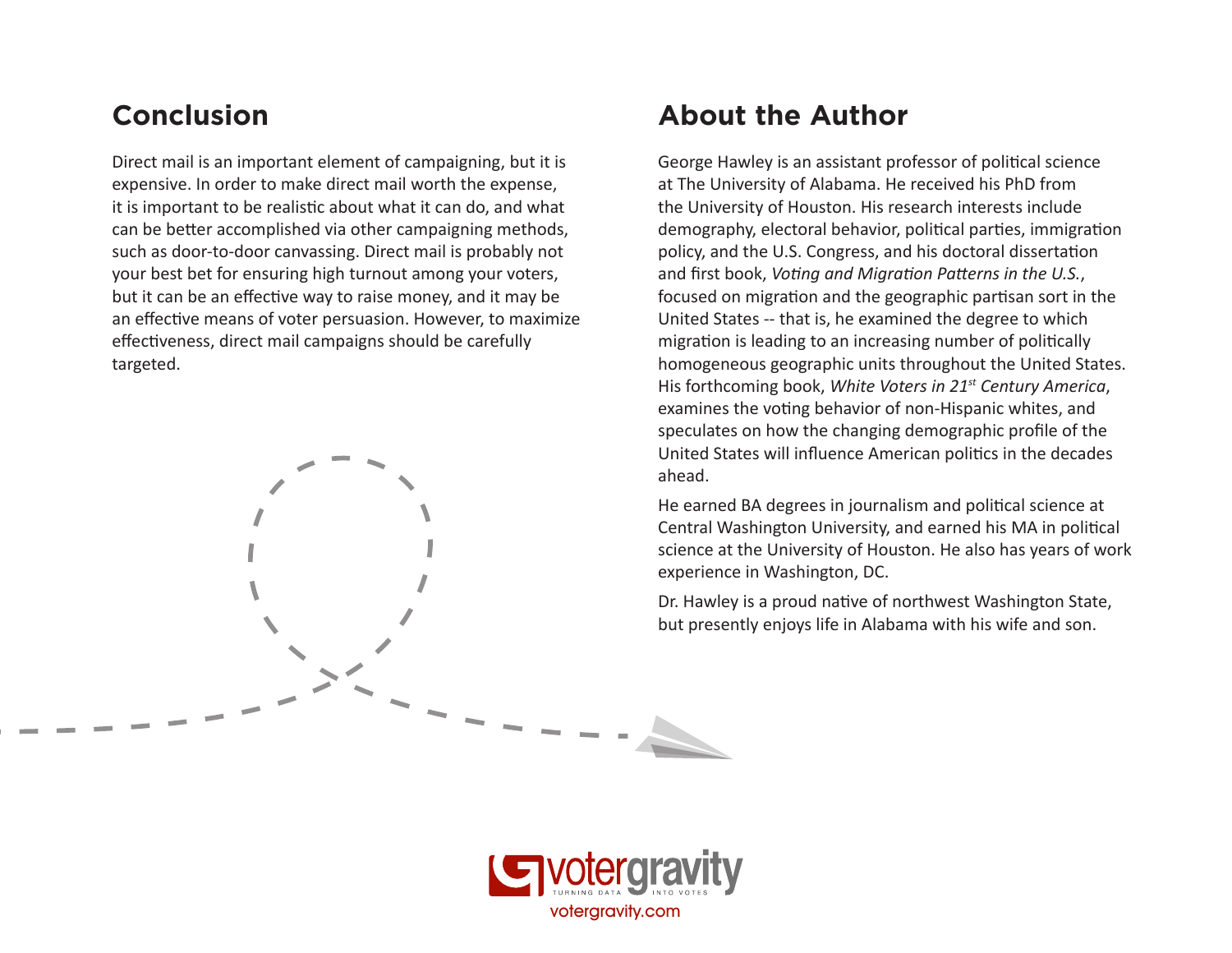### **Bibliography**

- 1 Godwin, R. K. *One Billion Dollars of Influence: The Direct Marketing of Politics.* (Chatham, NJ: Chatham House, 1988)
- 2 Richard A. Viguerie. *The New Right: We're Ready to Lead.* (Falls Church, VA: The Viguerie Company, 1980), 26-28
- 3 Ibid, 34
- 4 Donald P. Green and Alan S. Gerber. *Get out the Vote: How to Increase Voter Turnout.* (Washington, DC: Brookings Institution Press, 2008), 56-57.
- 5 Ibid 69
- 6 Alan S. Gerber, Donald P. Green, and Christopher W. Larimer, "Social Pressure and Voter Turnout: Evidence from a Large-scale Field Experiment" *American Journal of Political Science.* 102(2008): 33-48.
- 7 Christopher Mann, "Is There Backlash to Social Pressure? A Large-Scale Field Experiment on Voter Mobilization," *Political Behavior*, 32(2010): 387- 407
- 8 Alan S. Gerber, Donald P. Green, and Matthew N. Green "Partisan Mail and Voter Turnout: Results from Randomized Field Experiments," *Electoral Studies*, 22(2003): 563-579.
- 9 Pfau, Michael, Henry C. Kenski, Michael Nitz, and John Sorenson. "Efficacy of inoculation strategies in promoting resistance to political attack messages: Application to direct mail." *Communications Monographs* 57 (1990): 25-43.
- 10 Michelle LM. Wood, "Rethinking the Inoculation Analogy: Effects on Subjects with Differing Preexisting Attitudes." *Human Communication Research.* 33(2007): 357-378.
- 11 G. Koger, S. Masket, & H. Noel, "Partisan Webs: Information Exchange and Party Networks," *British Journal of Political Science*, 39(2009): 633-653.
- 12 Alan S. Gerber, Daniel P. Kessler, and Marc Meredith. "The Persuasive Effects of Direct Mail: A Regression Discontinuity Based Approach." *The Journal of Politics*, 73(2011): 140-155.
- 13 Emily Arthur Cardy, "An Experimental Field Study of the GOTV and Persuasion Effects of Partisan Direct Mail and Phone Calls," *The ANNALS of the American Academy of Political and Social Science*, 601(2005): 28-40.
- 14 Hans J. Hassell and J. Quin Monson. "Campaign Targets and Messages in Direct Mail Fundraising." *Political Behavior.* 2013. DOI 10.1007/s11109-013- 9230-8
- 15 Rich Savage, "Doing Mail in Small Campaigns: Practical Tips," in *Winning Elections*. Ed. Ronald Faucheux. (New York: M. Evans and Co.), 356
- 16 Hal Malchow, "Direct Mail vs. TV: Campaign Cost Comparison," in *Winning Elections*. Ed. Ronald Faucheux. (New York: M. Evans and Co.), 352
- 17 Aric Press, "The More We Give …" *Newsweek*. December. 126(1995), 56-58.
- 18 Merel, Van Diepen, Bas Donkers, and Philip Hans Franses. "Does irritation induced by charitable direct mailings reduce donations?" *International Journal of Research in Marketing.* 26 (2009): 180-188.
- 19 Walter D. Clinton and Anne E. Clinton. "Telephone and Direct Mail," in *The Manship Guide to Political Communication.* Ed. David D. Permutter. (Baton Rouge, LA: Louisiana State University Press, 1999), 136-146.